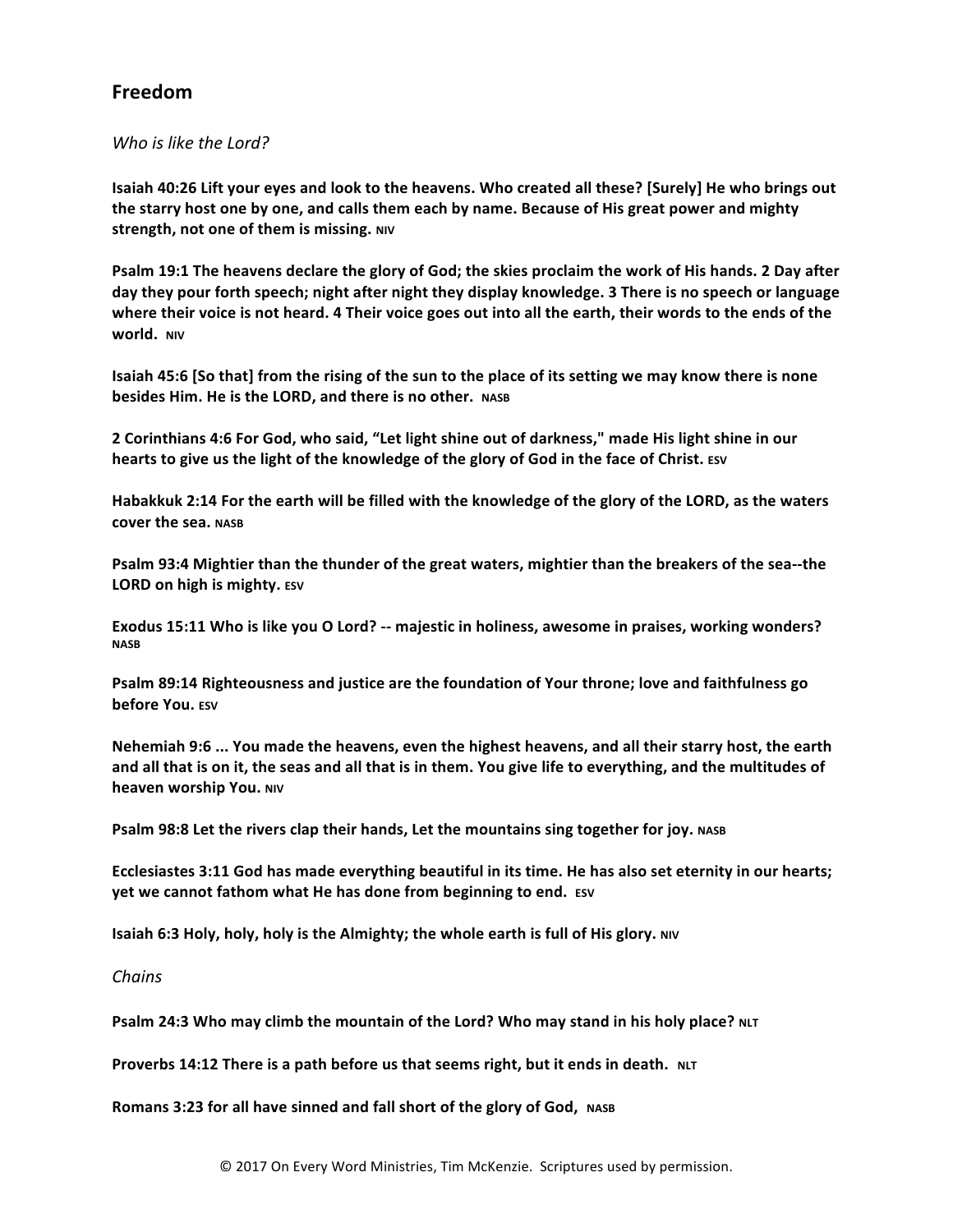**Psalm 51:3 I know my transgressions, and my sin is ever before me. NASB** 

Romans 7:15 I don't really understand myself, for I want to do what is right, but I don't do it. Instead, I **do** what I hate. NLT

Romans 7:23 there is another power within me at war with my mind. This power makes me a slave to **the sin still within me.** NLT

**Psalm 139:23 Search me, O God, and know my heart; Try me and know my anxious thoughts! NASB** 

**Psalm 40:12a Too many troubles gather around me. My sins have taken such a hold on me that I am not able to see.** NIV

**Job 3:25 What I feared has come upon me; what I dreaded has happened to me.** NIV

**Job 30:27 The churning inside me never stops... NIV** 

**Psalm** 38:4 My guilt overwhelms me — it is a burden too heavy to bear. NLT

**Psalm 38:10 My heart pounds, and my strength is gone... NCV** 

Job 17:11 My days are over. My hopes have disappeared. My heart's desires are broken. NLT

**Romans 7:24 Who will set me free from this body of death?** NASB

## *Freedom*

**Isaiah 1:18** "Come now, let us reason together," says the LORD. "Though your sins are like scarlet, they shall be as white as snow; though they are red as crimson, they shall be like wool." NASB

**Isaiah 44:22 I have swept away your offenses like a cloud, and your sins like the morning mist. Return to me, for I have redeemed you."** NIV

Matthew 11:28 [Jesus said,] "Come to Me, all you who are weary and burdened, and I will give you **rest." NET**

**Isaiah 53:4a [I] bore your griefs; and [I] carried your sorrows; ESV** 

**Hebrews 13:5b "I will never leave you nor forsake you."** ESV

John 10:11 [For] "I am the good shepherd; [and] the good shepherd lays down His life for the sheep." **NASB**

Jeremiah 6:16 "Stand at the crossroads and look; ask for the ancient paths, ask where the good way is, and walk in it, and you will find rest for your souls." NIV

**John 8:12 [For] "I am the Light of the world; he who follows Me will not walk in the darkness, but will have the Light of life."** NASB